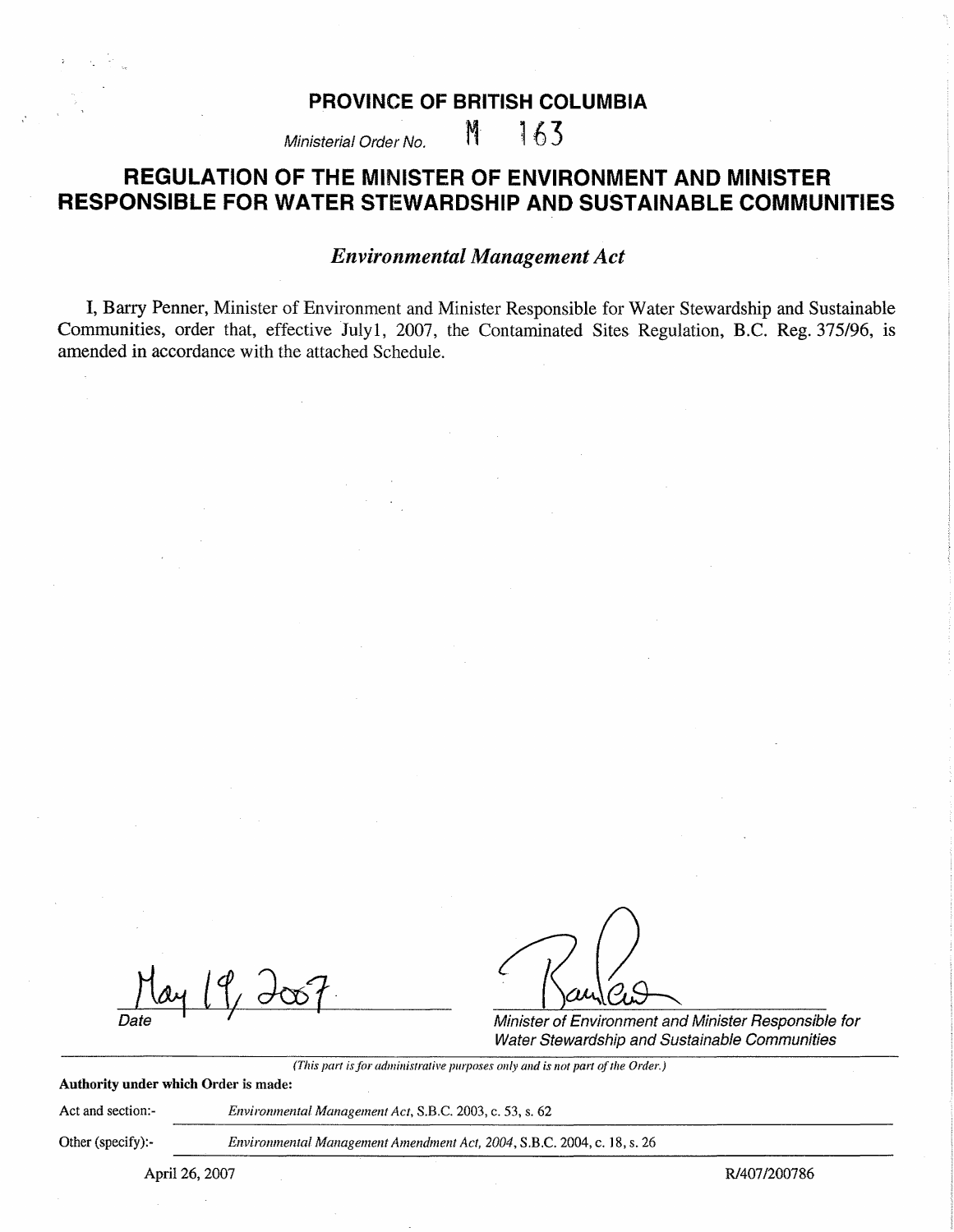#### **SCHEDULE**

*1 Section 6 (3) (a) and (b) of the Contaminated Sites Regulation, B.C. Reg. 375/96, is amended by striking out* "approving officer, division head or district inspector" *wherever it appears and substituting* "approving officer or commission".

### *2 The following Part is added:*

## **PART 2.1- SUMMARIES OF SITE CONDITION**

#### **Duty to provide director with summary of site condition in relation to sites that are not high risk**

- **7 .1** A person applying for, requesting or seeking approval, consideration, review or a determination of any of the following in relation to a site that is classified under a director's protocol as a low, moderate, medium or intermediate risk site, or that is not classified under a director's protocol, must provide a summary of site condition, together with a recommendation by an approved professional in respect of the matter, to the director:
	- (a) a determination under section 44 of the Act *[determination of contaminated sites];*
	- (b) a determination under section 50 of the Act *[minor contributors];*
	- ( c) a voluntary remediation agreement under section 51 of the Act;
	- (d) an approval in principle under section 53 (1) of the Act;
	- ( e) a certificate of compliance under section 53 (3) of the Act;
	- (f) a contaminated soil relocation agreement under section 55 of the Act;
	- (g) if the site is one to which Part 5 of the Act applies, a transfer agreement referred to in section 67 (1) (a) *[advanced exploration sites]* or 68 (1) (a) *[producing or past producing mine sites]* of that Part;
	- (h) if the site is one to which Part 5 of the Act applies, indemnification for the site under the *Financial Administration Act;*
	- (i) a covenant to be registered under section  $48(1)$  of this regulation;
	- (j) a preliminary site investigation report;
	- (k) a human health risk assessment or environmental risk assessment report;
	- (1) a detailed site investigation report;
	- (m) a remediation plan;
	- (n) a confirmation of remediation report;
	- ( o) a report respecting local background concentrations of substances.

1 of 4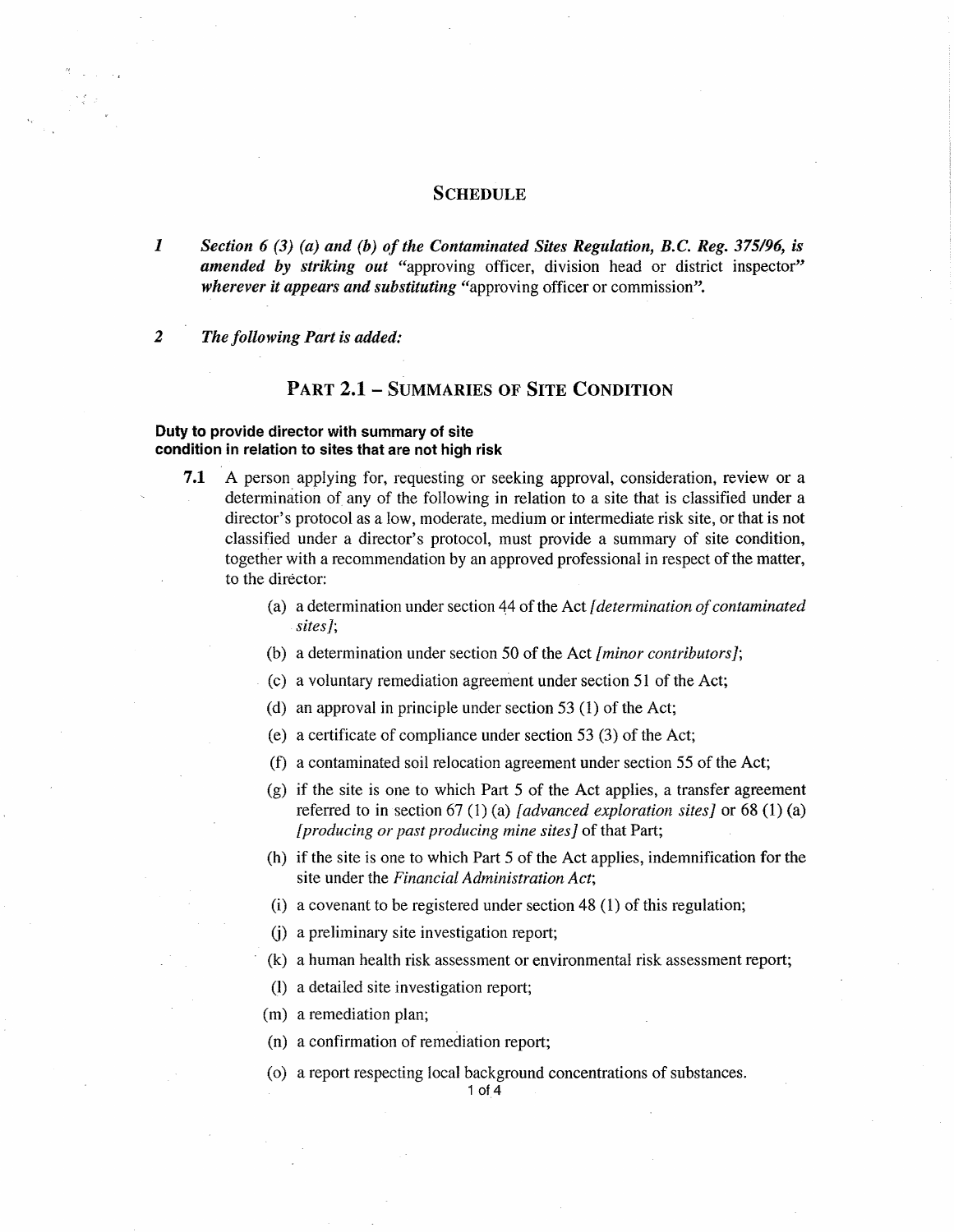- *3* . *Section 14 (b)* is *amended by striking out* "contaminants" *and substituting*  "substances".
- *4 The following Part is added:*

# PART 18 - DIRECTOR'S PROTOCOLS

#### **Director's protocols**

- (a) establishing the form of a summary of site condition;
- (b) establishing procedures for defining and determining the boundaries of a site.
- *5 Schedule* **2** is *amended in Item 5 of Row F by striking out* "cardlots" *and substituting*  "card locks".

#### *6 Schedule 5 is amended*

- *( a) by replacing the first note under each matrix, other than the matrix for mercury, with the following note:*
- 1. All values in µg/g unless otherwise stated. Substances must be analyzed using methods specified in a director's protocol or alternate methods acceptable to the director. , *and* 
	- *(b) in the table respecting* "Trichloroethylene (TCE)" *by deleting the row respecting*  "groundwater used for drinking water" *and substituting the following:*

| Groundwater used for drinking water |  |  |  |
|-------------------------------------|--|--|--|
|                                     |  |  |  |

#### 7 *Schedule 6 is amended*

*(a) under the Column I section entitled* "Inorganic Substances" *by deleting the row respecting* "chloride" *and substituting the following row:* 

| <i>chloride</i> | mg/L<br>10 U U | mg/L<br>$100 -$ | mg/L<br>υυ | mg/L |
|-----------------|----------------|-----------------|------------|------|
|                 |                |                 |            |      |

- *(b) by striking out* "salinity" *under Column I section entitled* "Inorganic Substances" *and substituting* "salinity<sup>55</sup>".
- ( c) *under the Column I section entitled* ''Inorganic Substances" *by deleting the row respecting* "uranium" *and substituting the following row:*

| <i>uranium</i> | 000 <sup>8</sup><br>$000^{\circ}$ | ----<br>10 | 200<br>---- | $\Delta r$<br>∠<br>- - |
|----------------|-----------------------------------|------------|-------------|------------------------|
|                |                                   |            |             |                        |

**<sup>67</sup>** For the purposes of protocols established under section 64 (1) of the Act, a director may establish protocols in respect of the following matters: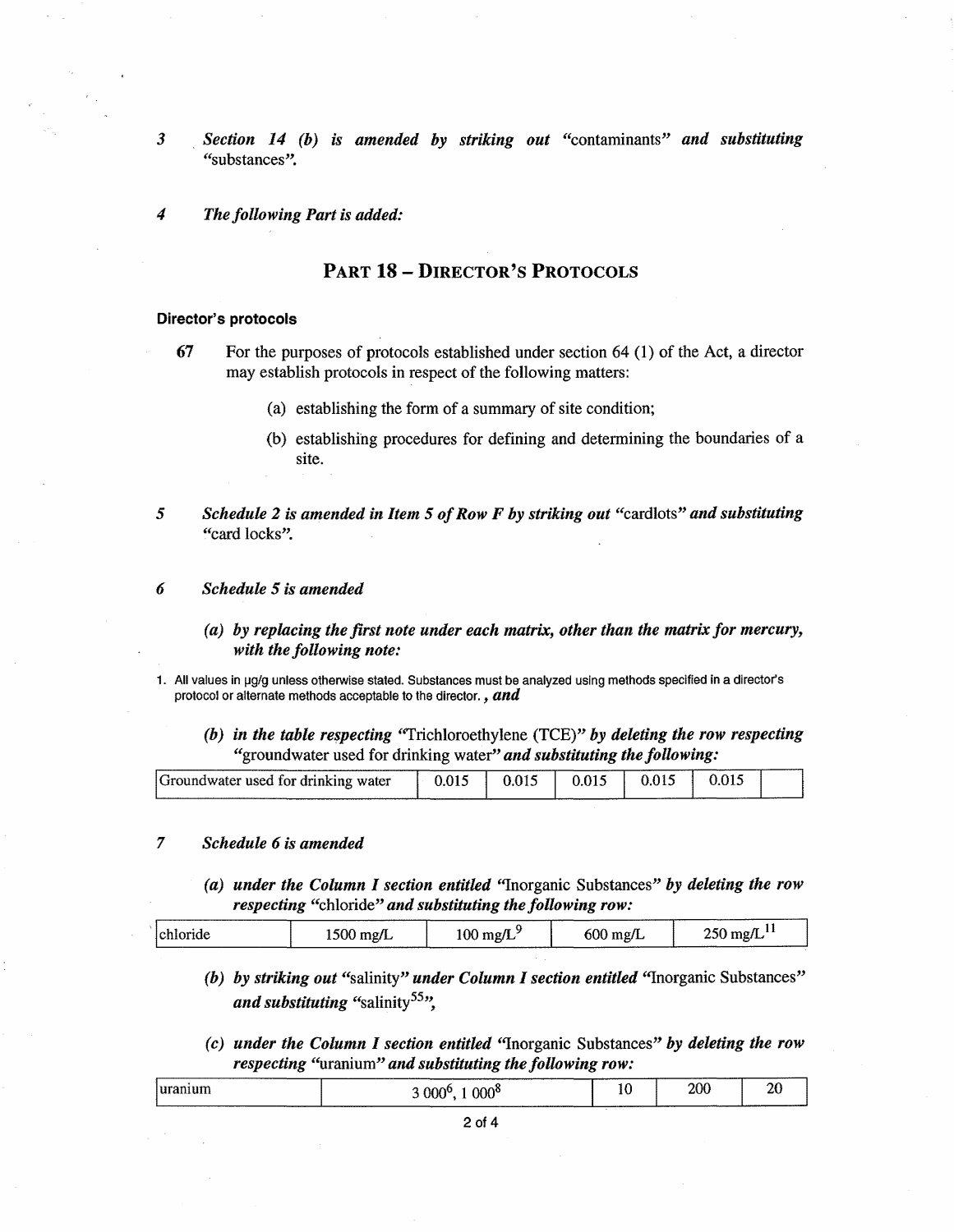*( d) under the Column I section entitled* "Organic Substances Chlorinated Hydrocarbons" by deleting the row respecting "trichloroethylene (trichloroethene, 1,1,2-)" *and substituting the following row:* 

| <i>l</i> trichloroethylene   |  |  |
|------------------------------|--|--|
| (trichloroethene, $1,1,2$ -) |  |  |

*( e) under the Column I section entitled* "Halogenated Methanes" *by deleting the rows respecting* "dibromochloromethane", "dichlorobromomethane" *and* "tribromomethane (bromoform)" *and substituting the following rows:* 

| dibromochloromethane         | 100 | 100 |
|------------------------------|-----|-----|
| dichlorobromomethane         |     |     |
| (tribromomethane (bromoform) | 100 |     |

# *(f) by replacing footnote 9 with the following footnote:*

9. Standard applies to all crops., *and* 

#### *(g) by adding the following footnote:*

55. Values of salinity for a sample provided in g/L or on the Practical Salinity Scale (PSS) are equivalent.

### *8 Schedule 7 is amended under the Column I section entitled* "Organic Substances Chlorinated Hydrocarbons" *by deleting the row respecting* "trichloroethylene" *and substituting the following row:*

| and substanting the journ meg form. |  |  |
|-------------------------------------|--|--|
| Itrichloroethylene                  |  |  |
|                                     |  |  |

#### *9 Schedule 9 is amended*

- (a) in the subheadings to Columns II and IV by striking out "(SedQC<sub>SCS</sub>)" and substi*tuting* "(SedQC<sub>SS</sub>)",
- (b) in the subheadings to Columns III and V by striking out "( $SedQC<sub>TCS</sub>$ )" and substi*tuting* "(SedQC<sub>TS</sub>)",
- *(c) by replacing footnote 4 with the following footnote:*
- Sensitive sediment means sediment at a site with sensitive aquatic habitat and for which sensitive sediment management objectives apply. Consult director for further advice.
	- *( d) by replacing footnote 5 with the following footnote:*
- 5 Typical sediment means sediment that is not sensitive sediment. Consult director for further advice.

## *(e) by replacing footnote 12 with the following footnote:*

12 Total PAHs includes: 2-methylnaphthalene, acenaphthalene, acenaphthene, anthracene, benz[a] anthracene,